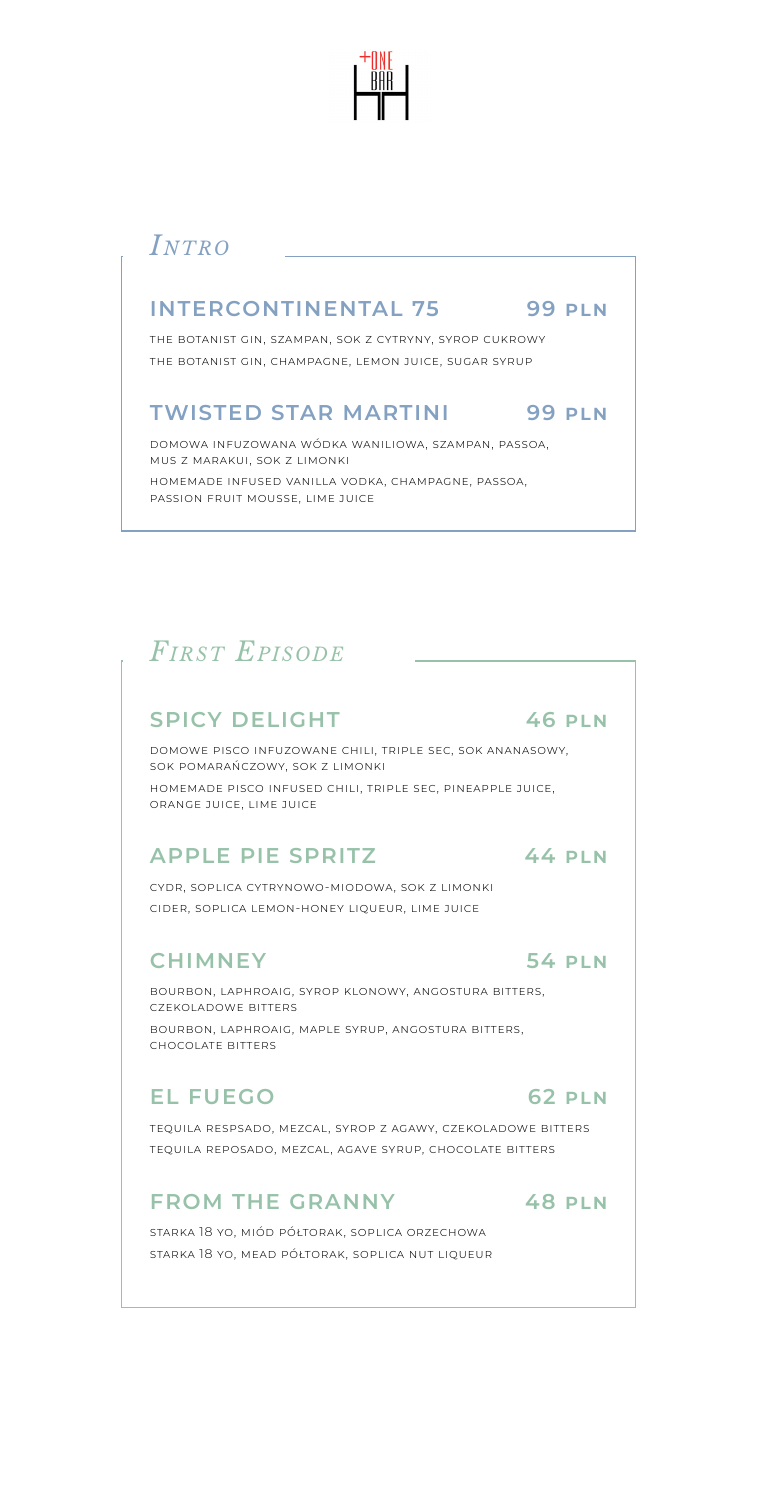# *Sequel*

#### **POPCORN SOUR 41 pln**

soplica cytrynowo-miodowa, karmel, sok z cytryny, popcorn, białko jaja kurzego

soplica lemon-honey liqueur, caramel, lemon popcorn juice, egg white

#### **BREEZE 52 pln**

brugal 1888 rum, sok z cytryny, syrop falernum, sos sojowy brugal 1888 rum, lemon juice, falernum syrup, soy sauce

#### **PLANTATION TEA 58 pln**

plantation pineapple rum, czarna herbata, syrop mango, sok z cytryny plantation pineapple rum, black tea, mango syrup, lemon juice

#### **HASTA MAÑANA 45 pln**

tequila blanco, triple sec, sok z limonki, świeży arbuz tequila blanco, triple sec, lime juice, fresh watermelon

#### **FRENCH PINEAPPLE 48 pln**

domowy infuzowany gin ananasowy, chambord, sok z ananasa, peychaud's bitters, białko jaja kurzego

homemade infused pineapple gin, chambord, pineapple juice, peychaud's bitters, egg white

# *Unplugged*

# **OUR ICE TEA 29 pln**

sezonowa domowa herbata mrożona seasonal homemade iced tea

#### **HOMEMADE LEMONADE 27 pln**

sezonowa domowa lemoniada (do wyboru: niegazowana lub gazowana) seasonal homemade lemonade (choice: still or carbonated)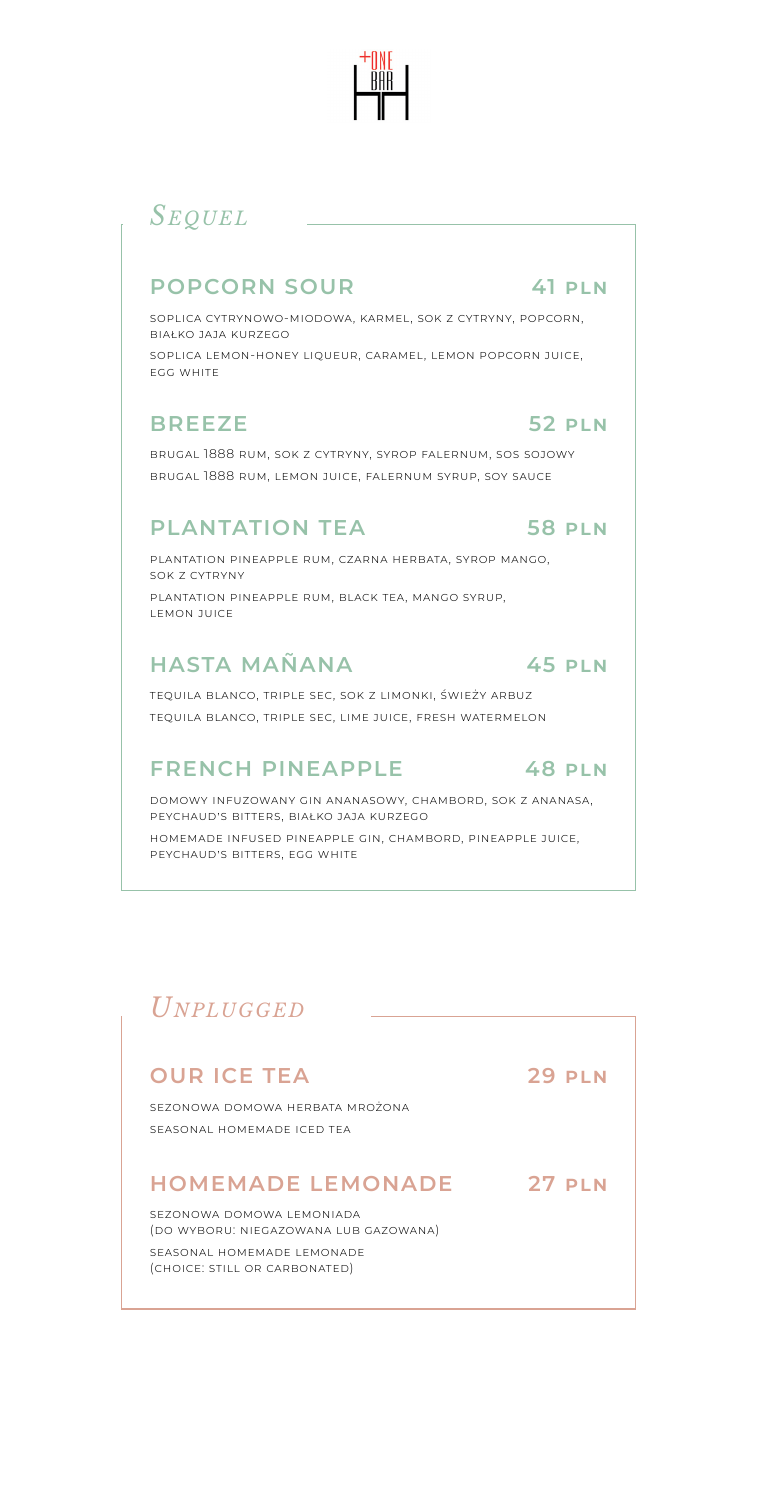

## *Szampan i wino / Champagne and wine*

| <b>SZAMPAN I WINO MUSUJĄCE</b>                           |               |                  |
|----------------------------------------------------------|---------------|------------------|
| <b>CHAMPAGNE AND SPARKLING WINE</b>                      | $12,5$ CL     | <b>75 CL</b>     |
| G.H MUMM GRAND CORDON                                    |               | 95 PLN 580 PLN   |
| CHAMPAGNE LAURENT PERRIER<br>CUVÉE BRUT                  |               | 99 PLN 590 PLN   |
| PROSECCO GUERREIERI RIZZARDI.<br><b>FXTRA DRY</b>        | 35 PLN        | <b>190 PLN</b>   |
| LAURENT PERRIER CUVÉE ROSÉ BRUT                          |               | 890 PLN          |
| VEUVE CLICQUOT PONSARDIN BRUT                            |               | 650 PLN          |
| <b>G.H MUMM OLYMPE DEMI SEC</b>                          |               | 690 PLN          |
| BELLE EPOQUE PERRIER-JOUËT BRUT                          |               | 1490 PLN         |
| LA GRANDE DAME VEUVE<br>CLICQUOT BRUT                    |               | 1600 PLN         |
| DOM PÉRIGNON BRUT                                        |               | 2100 PLN         |
| CRISTAL LOUIS ROEDERER<br><b>CRISTAL BRUT</b>            |               | 2100 PLN         |
| <b>BIAŁE WINA</b>                                        |               |                  |
| <b>WHITE WINES</b>                                       | 12,5 $CL$     | <b>75 CL</b>     |
| BARON DE LEY BLANCO, SPAIN                               |               | 35 PLN 170 PLN   |
| DENIS MEUNIER LE CLOS BAGLIN<br>VOUVRAY DEMI-SEC, FRANCE | 50 pln        | 240 PLN          |
| DOG POINT SAUVIGNON BLANC,<br><b>NEW ZEALAND</b>         | 62 pln        | 300 PLN          |
| TURNAU RIESLING, POLAND                                  |               | 65 PLN 320 PLN   |
| BOURGOGNE CÔTE D'OR PATRICK<br>JAVILLIER, FRANCE         |               | 72 PLN 350 PLN   |
| <b>CZERWONE WINA</b><br><b>RED WINES</b>                 | $12,5$ CL     | 75 <sub>cl</sub> |
| BARON DE LEY PRIVADO, SPAIN                              | 35 pln        | 170 pln          |
| MOSYCA IBERICA BRUNO PRATS, SPAIN                        |               | 54 PLN 250 PLN   |
| CUVEE ALEXANDRE CASA<br>LAPOSTOLLE CABERNET SAUVIGNON    | 58 pln        | 280 PLN          |
| LUIGI BOSCA MALBEC LUJAN<br>DE CUYO, ARGENTINA           | 65 pln        | 320 PLN          |
| CHÂTEAU DES ANNEREAUX,<br>LALANDE-DE-POMEROL, FRANCE     | 72 pln        | 350 PLN          |
| <b>RÓZOWE WINO</b><br><b>ROSÉ WINE</b>                   | $12,5$ CL     | 75 CL            |
| CIPRESSETO ROSATO MARCHESI<br>ANTINORI, ITALY            | <b>38 PLN</b> | 180 PLN          |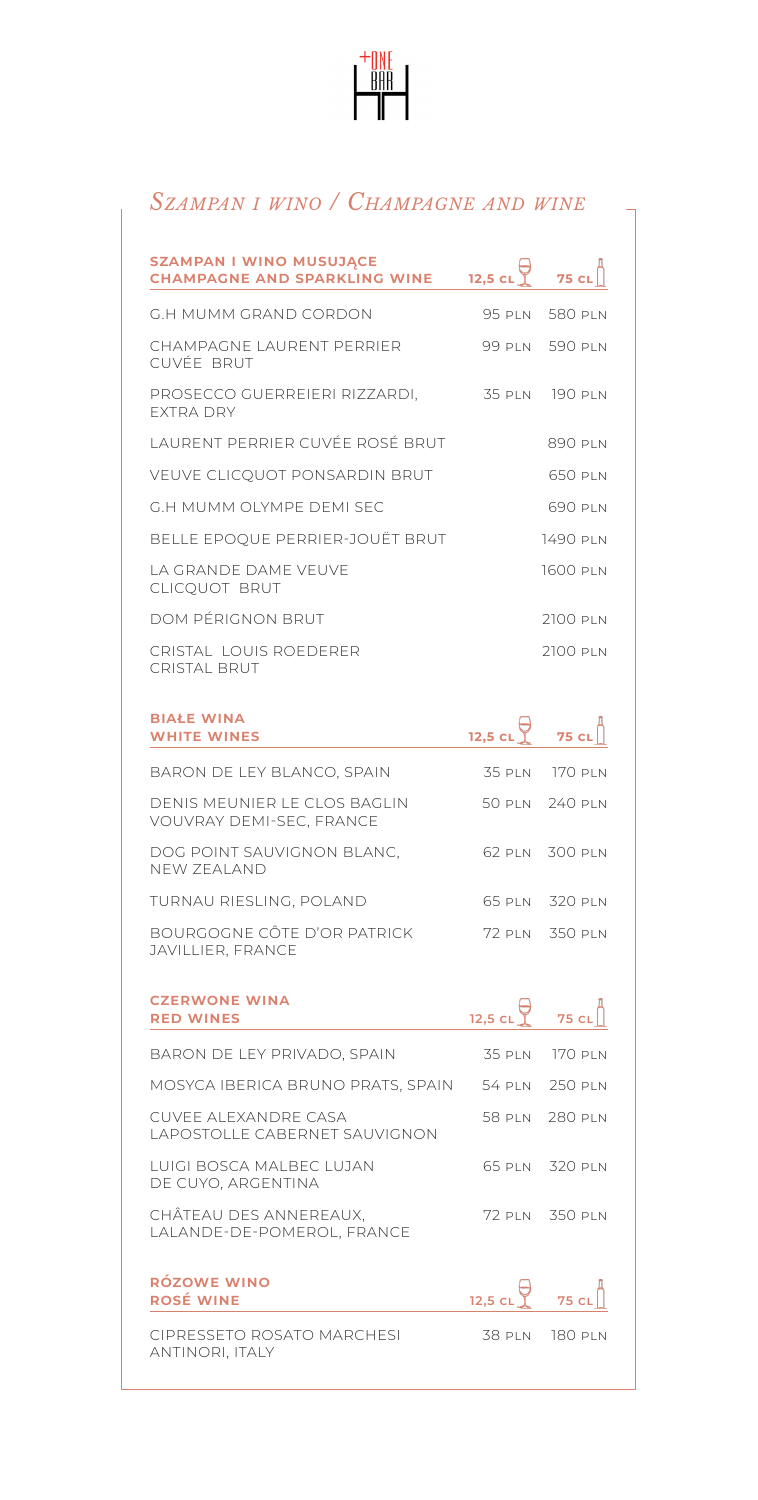

# *Wódka / Vodka*

|                                                                                      | 4 CL          |
|--------------------------------------------------------------------------------------|---------------|
| STARKA 18 YO                                                                         | 79 PIN        |
| STARKA 25 YO                                                                         | 99 PIN        |
| STARKA 35 YO                                                                         | 149 PLN       |
| BELVEDERE SINGLE ESTATE LAKE BARTF7FK                                                | 54 PIN        |
| <b>BELVEDERE</b>                                                                     | 39 PLN        |
| GREY GOOSE                                                                           | 46 PIN        |
| ABSOLUT FLYX                                                                         | 43 PIN        |
| KRZESKA ZIOŁOWA                                                                      | 40 pln        |
| <b>WYBOROWA EXQUISITE</b>                                                            | 39 PLN        |
| CHOPIN POTATO                                                                        | 35 PIN        |
| U' LUVKA                                                                             | 35 PIN        |
| SOPLICA STAROPOLSKA ORYGINALNA / ORIGINAL                                            | <b>32 PLN</b> |
| ŠI IWOWICA                                                                           | 31 PIN        |
| <b>MŁODY ZIEMNIAK</b>                                                                | 31 PLN        |
| OSTOYA THE CHARCOAL FILTERED EDITION                                                 | 29 PIN        |
| OSTOYA                                                                               | 27 PLN        |
| ORKISZ                                                                               | 28 pi n       |
| ŻUBRÓWKA CZARNA LEŻAKOWANA W BECZCE Z DEBU<br>ŻUBRÓWKA BLACK AGED IN OAK BARRELS     | <b>29 PLN</b> |
| ŽUBRÓWKA CZARNA I FŻAKOWANA W BECZCE Z JESIONU.<br>ŻUBRÓWKA BLACK AGED IN ASH BARREL | 29 PIN        |
| ŻUBRÓWKA CZARNA / BLACK                                                              | <b>29 PLN</b> |
| ŻUBRÓWKA BISON GRASS                                                                 | 23 PLN        |
| ABSOLUT BLUE / LIME / CURRANT                                                        | 27 PLN        |
| J.A. BACZEWSKI                                                                       | 27 PI N       |
| SIWUCHA                                                                              | 26 PLN        |
| <b>KRUPNIK HONEY</b>                                                                 | 23 PLN        |
| <b>WYBOROWA</b>                                                                      | 23 PLN        |

#### *Polskie nalewki / Polish Liqueur*

|                                                                      | 4 <sub>CI</sub> |
|----------------------------------------------------------------------|-----------------|
| SOPLICA MALINOWA / RASPBERRY                                         | 22 PIN          |
| SOPLICA ORZECH LASKOWY / HAZELNUT                                    | 22 PIN          |
| SOPLICA ŚLIWKOWA / PLUM                                              | 22 PIN          |
| SOPLICA WIŚNIOWA / CHERRYS                                           | $22$ PIN        |
| SOPLICA CYTRYNOWA Z NUTĄ MIODU /<br><b>I FMON WITH HINT OF HONEY</b> | 22 PIN          |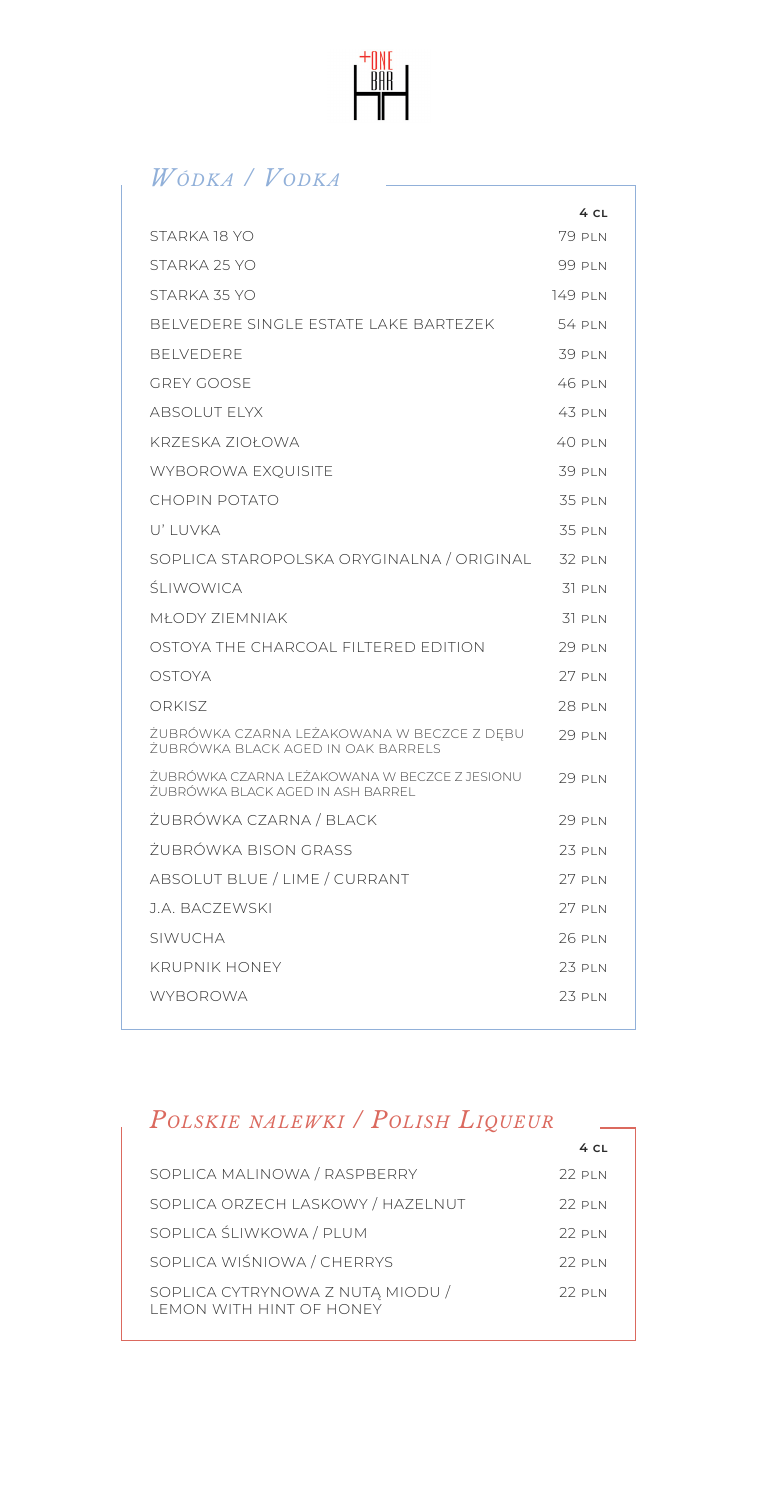

# *Gin*

|                               | 4 CL          |
|-------------------------------|---------------|
| <b>HENDRICK'S ORBIUM</b>      | 54 PIN        |
| <b>HENDRICK'S</b>             | 42 PIN        |
| MONKEY 47                     | 52 PIN        |
| MONKEY 47 SLOE GIN            | <b>52 PLN</b> |
| THE BOTANIST                  | 46 PIN        |
| PINK PFPPFR GIN               | 42 PIN        |
| TANQUERAY Nº TEN              | $41$ PIN      |
| GI ENDAI OUGH WII D BOTANICAL | <b>38 PLN</b> |
| <b>BOMBAY SAPPHIRE</b>        | 36 PLN        |
| BEFFFATER 24                  | 36 PLN        |
| <b>FORDS GIN</b>              | 36 PLN        |
| MAI FY CON I IMONE            | 34 PIN        |
| MAI FY ORGINALE               | 34 PIN        |
| MAI FY GIN ROSA               | 34 PLN        |
| MAI FY CON ARANICA            | 34 PLN        |
| ROKU GIN                      | 32 PIN        |
|                               |               |

# *Tequila & Mezcal*

| <b>BLANCO</b>                |               |
|------------------------------|---------------|
|                              | 4 CL          |
| CASAMIGOS BI ANCO            | 56 PLN        |
| DON JULIO BLANCO             | 54 PIN        |
| PATRON SILVER                | 52 PIN        |
| OLMECA BLANCO                | 32 PLN        |
| <b>REPOSADO</b>              |               |
|                              | 4 CL          |
| CASAMIGOS REPOSADO           | 66 PLN        |
| <b>ANEJO</b>                 |               |
|                              | 4 CL          |
| CASAMIGOS ANEJO              | 72 PIN        |
| DON JULIO ANEJO              | 68 PLN        |
| <b>OTHER</b>                 |               |
|                              | 4 CL          |
| OLMECA GOLD                  | 36 PLN        |
| CASAMIGOS MEZCAL             | 82 PLN        |
| DEL MAGUEY CHICHICAPA MEZCAL | <b>74 PLN</b> |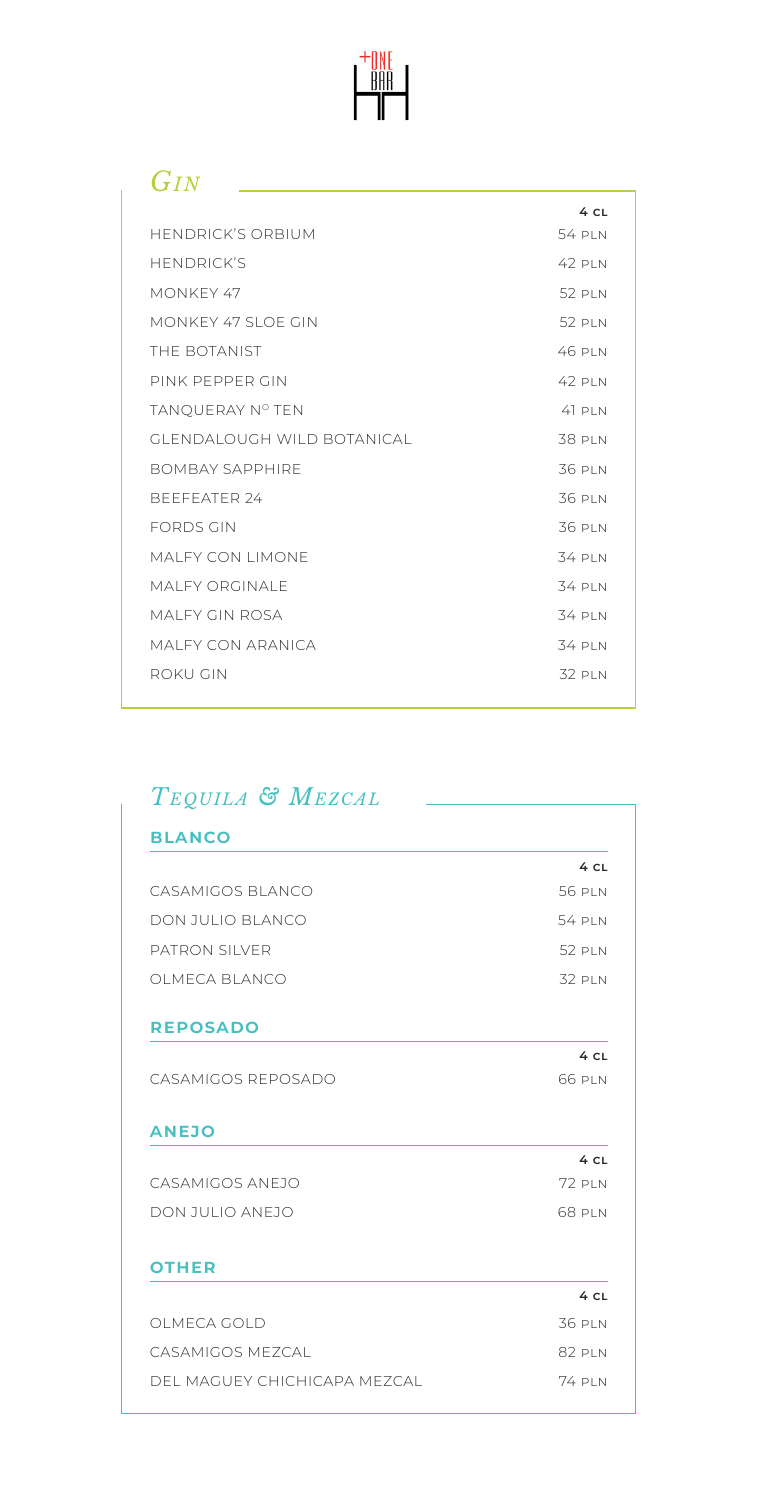

# *Rum*

| <b>GUATEMALA</b>              |                           |
|-------------------------------|---------------------------|
|                               | 4 CL                      |
| RON ZACAPA 23 YO              | 62 PLN                    |
| <b>7ACAPA XO</b>              | <b>122 PLN</b>            |
| <b>GUATEMALA &amp; BELIZE</b> |                           |
| PI ANTATION X.O.              | 4 CL<br><b>58 PLN</b>     |
| <b>BARBADOS</b>               |                           |
| PLANTATION DARK               | 4 CL<br><b>28 PLN</b>     |
| <b>BARBADOS &amp; JAMAICA</b> |                           |
| PLANTATION PINEAPPLE          | 4 CL<br><b>38 PLN</b>     |
| PLANTATION OVERPROOF          | 40 PIN                    |
| <b>COLUMBIA</b>               |                           |
| DICTADOR 12 YO                | 4 <sub>CL</sub><br>42 PLN |
| DICTATOR 20                   | 52 PLN                    |
| DICTATOR X.O. PERPETUAL       | <b>92 PLN</b>             |
| DICTADOR X.O. INSOLENT        | <b>92 PLN</b>             |
| <b>VENEZUELA</b>              |                           |
| DIPLOMATICO RESERVA           | 4 CL<br><b>52 PLN</b>     |
| <b>DOMINICANA</b>             |                           |
| BRUGAL 1888                   | 4 CL<br><b>50 PLN</b>     |
| <b>TRINIDAD AND TOBAGO</b>    |                           |
| ANGOSTURA 1919                | 4 CL<br><b>36 PLN</b>     |
| ANGOSTURA 5 YO                | <b>28 PLN</b>             |
| ANGOSTURA 7 YO                | <b>32 PLN</b>             |
| <b>CUBA</b>                   |                           |
| HAVANA CLUB ANEJO ESPECIAL    | 4 CL<br><b>26 PLN</b>     |
| HAVANA CLUB 3 YO              | <b>23 PLN</b>             |
| HAVANA CLUB 7 YO              | <b>32 PLN</b>             |
| <b>CARIBBEAN</b>              |                           |
| SAILOR JERRY                  | 4 CL<br>24 PLN            |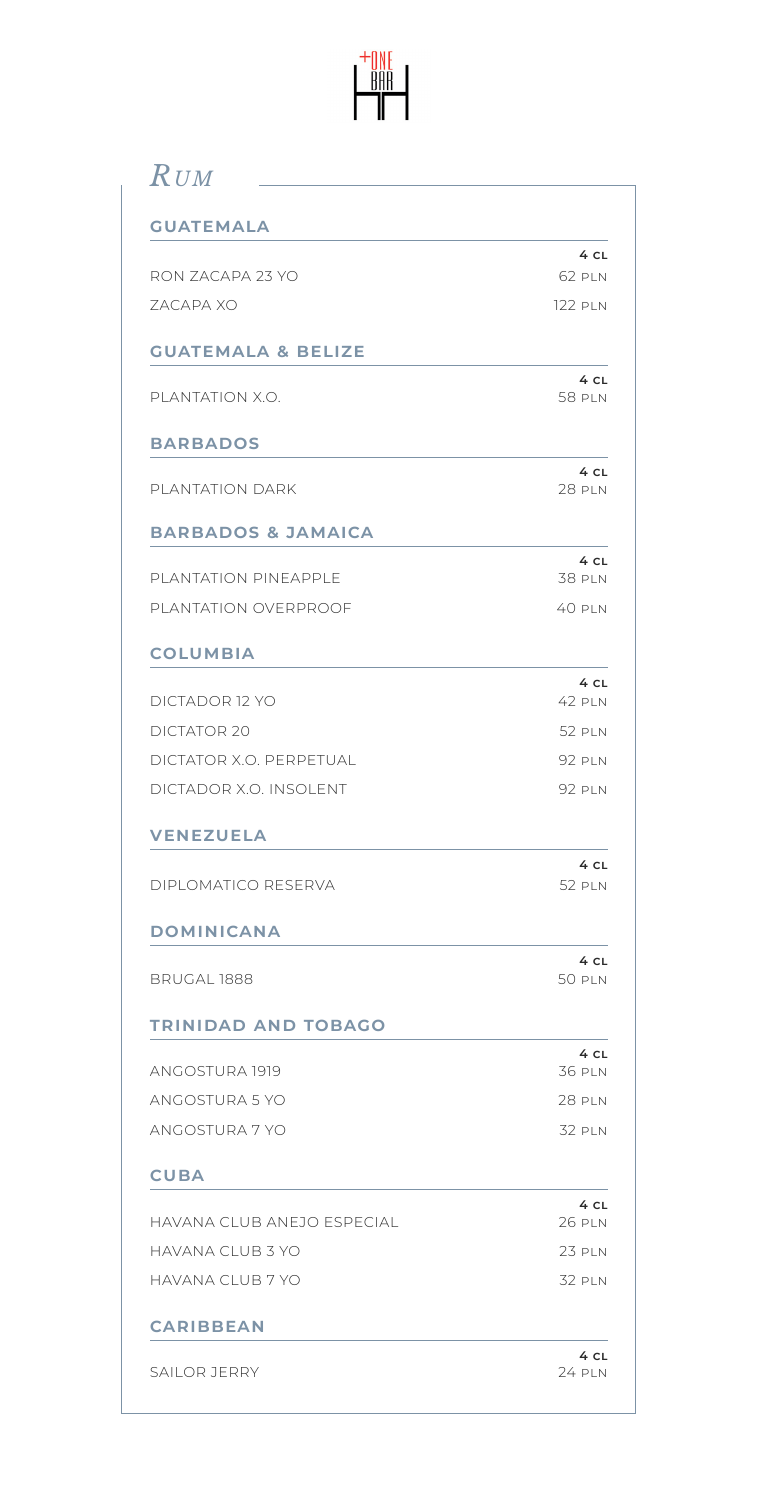# $\begin{array}{c}\n+0 \text{NE} \\
\hline\n\text{BHR}\n\end{array}$

# *Whiskey - Single Malt*

#### **highland - speyside**

|                                 | 4 CL           |
|---------------------------------|----------------|
| <b>BENRIACH 25</b>              | 299 PLN        |
| THE MACALLAN 12                 | 69 PLN         |
| THE MACALLAN 15                 | <b>119 PLN</b> |
| THE MACALLAN 18                 | 329 PLN        |
| GLENEIDDICH 12 YO               | 47 PIN         |
| GLENEIDDICH 15 YO               | 69 PLN         |
| GLENEIDDICH 18 YO               | 119P N         |
| GLENEIDDICH 21 YO               | 199 PLN        |
| ABERI OUR A'BUNADH              | 99PLN          |
| ABERI OUR CASG ANNAMH           | 79 PLN         |
| ABERI OUR 14 YO                 | 69 PLN         |
| ABERI OUR 16 YO                 | 79 PLN         |
| ABERI OUR 18 YO                 | 149 PLN        |
| THE GLENLIVET FOUNDER'S RESERVE | 45 PLN         |
| THE GLENT IVET 12 YO            | 49 PIN         |
| THE GLENT IVET 15 YO            | 59 PLN         |
| THE GLENT IVET 18 YO            | 99 PLN         |
| THE BAI VENIE DOUBLE WOOD 12 YO | 59 PIN         |

#### **islay and islands**

| OCTMORE 10.1                             | 4 CL<br>169 PLN |
|------------------------------------------|-----------------|
| HIGHI AND PARK 15 YO                     | 119 PI N        |
| HIGHI AND PARK 18 YO                     | 149 PI N        |
| I AGAVUI IN 16 YO                        | 119 PI N        |
| BOWMORE 15                               | 89 PLN          |
| ARDBEG                                   | 69 PIN          |
| <b>BRUICHI ADDICH THE CLASSIC LADDIE</b> | 64 PIN          |
| CAOL II A 12 YO                          | 59 PIN          |
| BUNNAHABHAIN 12 YO                       | 59 PIN          |
| I APHROAIG 10 YO                         | 55 PIN          |
| TAI ISKER 10                             | 49 PIN          |

| <b>LOWLANDS</b>         |                |
|-------------------------|----------------|
| AUCHENTOSHAN THREE WOOD | 4CL<br>79 PI N |
| AUCHENTOSHAN 18         | 119 PI N       |
| GLENKINCHIE 12 YO       | 49 PI N        |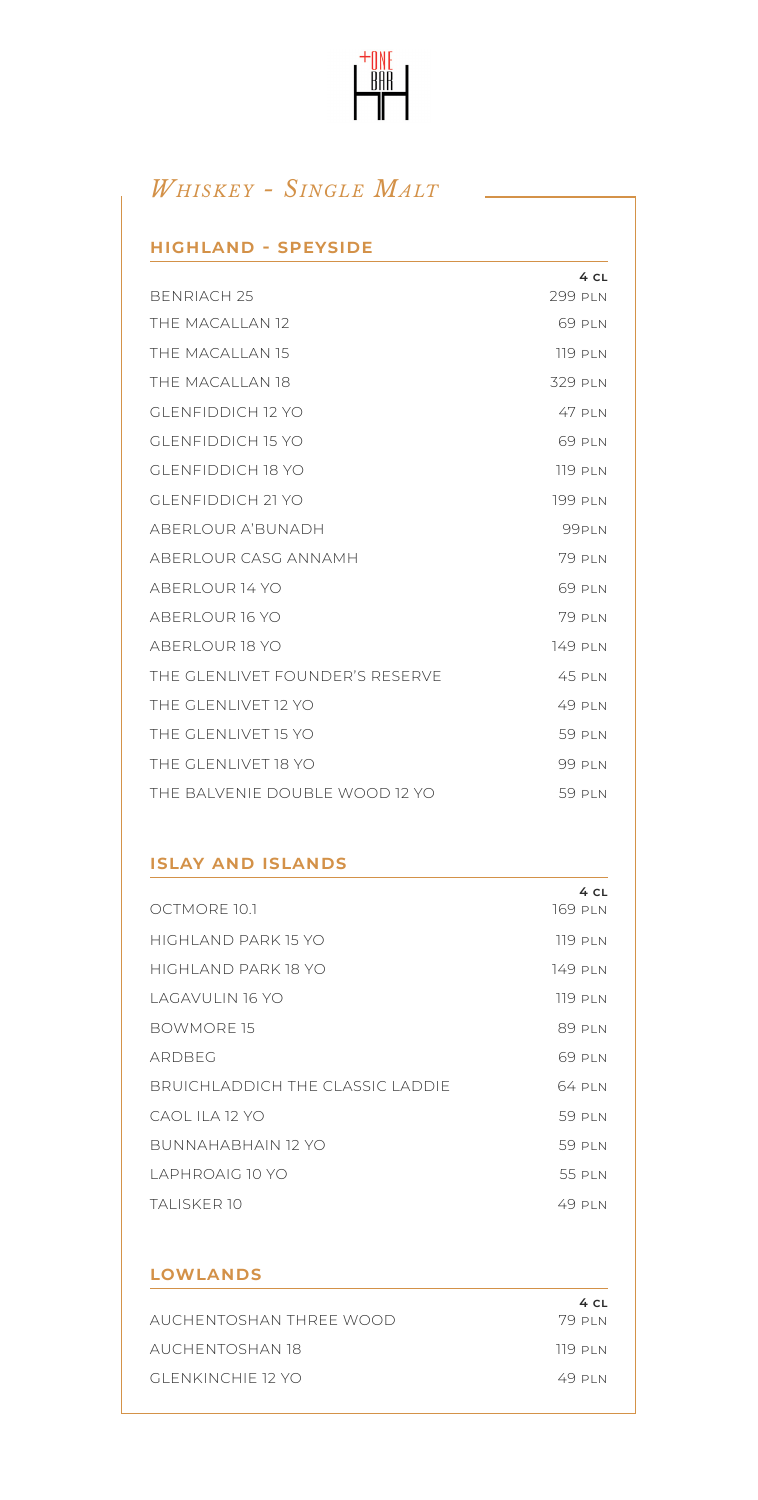

# *Whiskey - Single Malt*

| <b>HIGHLAND</b>                  |         |
|----------------------------------|---------|
|                                  | 4CL     |
| <b>GI ENMORANGIE</b>             | 45 PIN  |
| <b>GI ENMORANGIE THE LASANTA</b> | 60 PLN  |
| <b>GLENMORANGIE QUINTA RUBAN</b> | 65 PIN  |
| GI FNMORANGIE THE NECTAR D'OR    | 73 PIN  |
| GLENMORANGIE SIGNET              | 199 PLN |
| GLENDRONACH 12                   | 54 PIN  |
| GLENDRONACH 15                   | 85 PLN  |
| GI ENDRONACH 18                  | 139 PLN |
| CLYNELISH 14 YO                  | 55 PLN  |
|                                  |         |

### *Whiskey szkockie blended / Blended Scotch Whiskey*

|                                    | 4 CL     |
|------------------------------------|----------|
| CHIVAS REGAL 12 YO                 | 34 PI N  |
| CHIVAS REGAL XV YO                 | 55 PLN   |
| CHIVAS REGAL 18 YO                 | 69 PIN   |
| CHIVAS REGAL ULTIS                 | 159 pi n |
| CHIVAS REGAL 25 YO                 | 299 PLN  |
| JOHNNIF WAI KER BI ACK LABEL 12 YO | 33 PLN   |
| JOHNIF WAI KER BI UE LABEL.        | 199 PLN  |
| BALLANTINE'S 17 YO                 | 69 PI N  |
| BALLANTINE'S 21 YO                 | 99 PLN   |
| MONKEY SHOULDER                    | 35 PLN   |
|                                    |          |

# *Whiskey japońskie / Japanes whiskey*

|                                | 4 C.I    |
|--------------------------------|----------|
| NIKKA GOLD & GOLD              | 179 pi n |
| YAMAZAKI RESERVE               | 138 pi n |
| HIBIKI JAPANESE HARMONY        | 99 PI N  |
| THE CHITA SUNTORY SINGLE GRAIN | 69 PI N  |
| SUNTORY WHISKY TOKI            | 49 PI N  |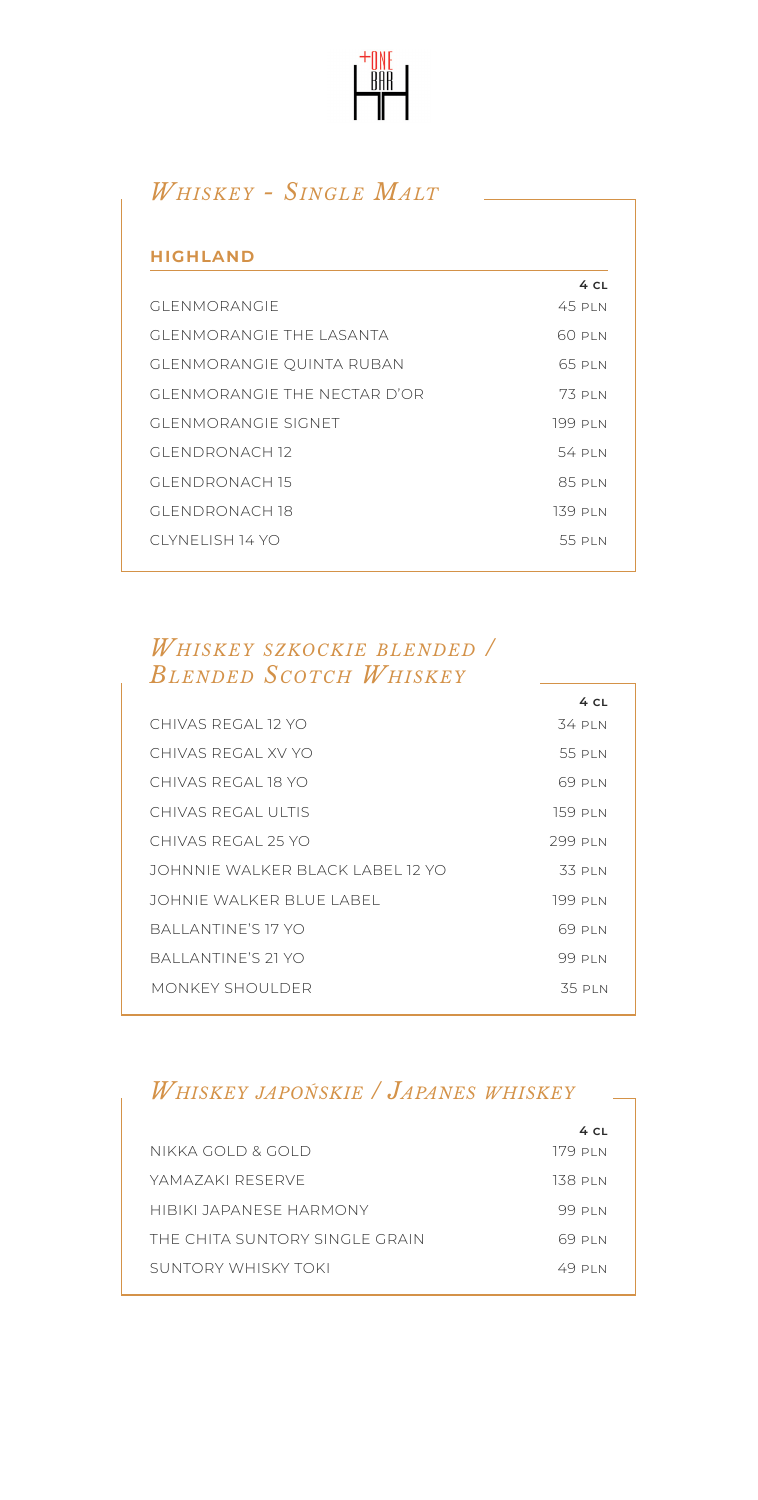

### *Whiskey irlandzkie / Irish Whiskey*

|                     | 4 CL    |
|---------------------|---------|
| RED BREAST 12       | 61 PLN  |
| RED BREAST 21       | 189 PLN |
| BUSHMILLS BLACK     | 35 PLN  |
| BUSHMILLS 10 YO     | 39 PLN  |
| BUSHMILLS 16 YO     | 59 PIN  |
| BUSHMILLS 21 YO     | 139 PLN |
| TUI LAMORE DEW12 YO | 34 PLN  |
| JAMESON CRESTED     | 32 PLN  |
| JAMESON             | 27 PIN  |
|                     |         |

#### *Whiskey amerykańskie / American Whiskey*

|                              | 4 CL           |
|------------------------------|----------------|
| BAKER'S 7 YO                 | 69 PLN         |
| KNOB CREEK                   | 50 PLN         |
| KNOB CREEK RYE               | 55 PIN         |
| WOODFORD RESERVED, BOURBON   | 50 PLN         |
| WOODFORD RYF                 | 45 PIN         |
| MAKER'S MARK 46              | 49 PIN         |
| MAKFR'S MARK                 | 39 PLN         |
| JACK DANIFI'S                | 39 PLN         |
| JACK DANIFI'S FIRE           | 39 PLN         |
| JACK DANIFI'S HONEY          | 39 PLN         |
| JACK DANIFI'S GENTI EMAN     | 49 PIN         |
| JACK DANIFI'S SINGI E BARREL | 59 PLN         |
| JACK DANIFI'S GOI D NO 27    | 99 PLN         |
| JACK DANIFI'S SINATRA SELECT | <b>119 PLN</b> |
| WILD TURKEY 81PROOF, BOURBON | 27 PIN         |
|                              |                |

### *Brandy, Armaniak, Calvados / Brandy, Armaniac, Calvados*

|                                     | 4 C.I    |
|-------------------------------------|----------|
| CARI OS MENDOZA SOLERA GRAN RESERVA | 81 PI N  |
| MFTAXA 12*                          | $41$ PIN |
| CASTARE DE X O                      | 72 PIN   |
| CAI VADOS BOULARD                   | 55 PIN   |
| CALVADOS CHÂTEAU DU BREUIL          | 47 PIN   |
|                                     |          |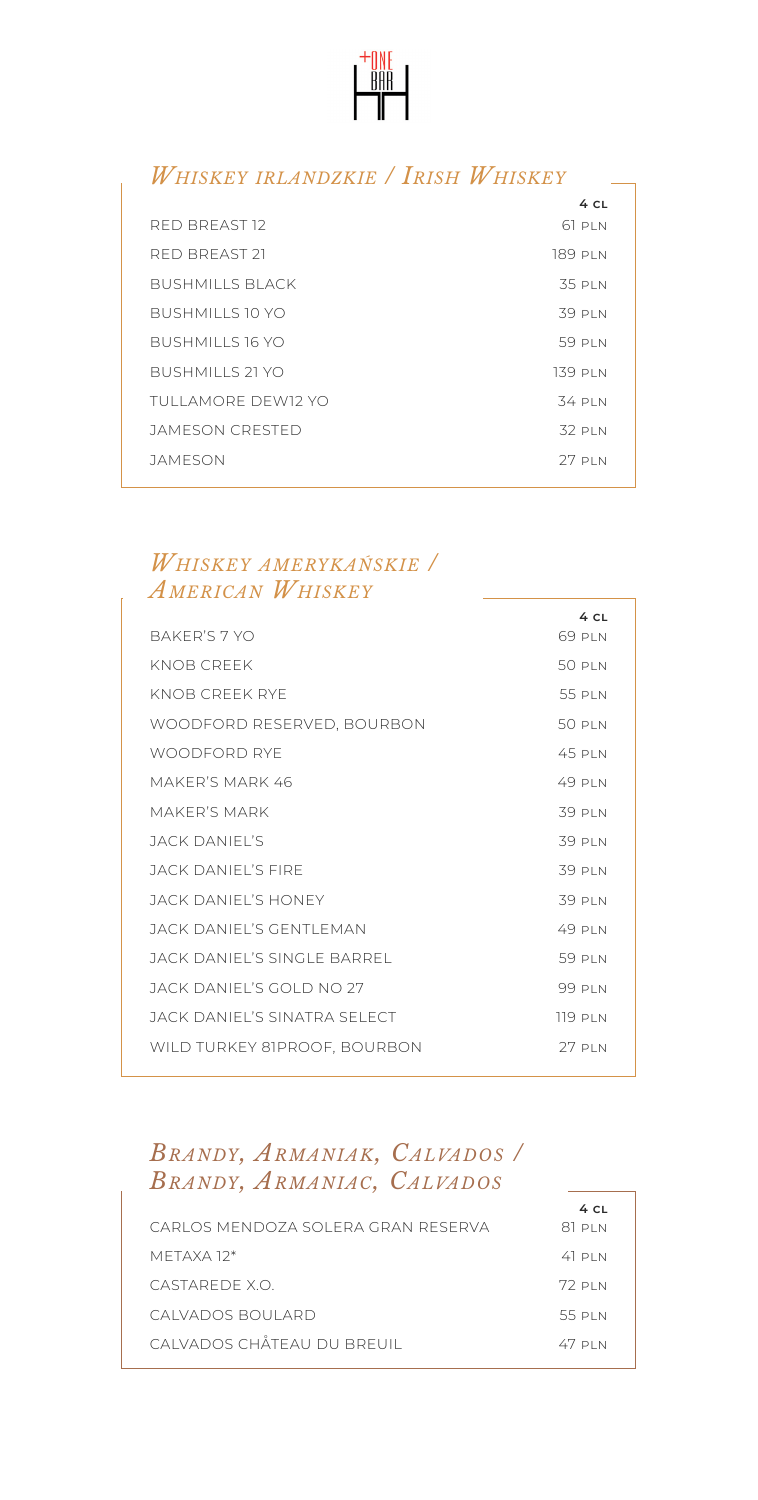

# *Koniak / Cognac*

| HENNESSY V.S.O.P.              | 4 CL<br>59 PIN |
|--------------------------------|----------------|
| HENNESSY X.O.                  | 179 PI N       |
| HENNESSSY PARADIS EXTRA        | 499 PIN        |
| RICHARD HENNESSY               | 1500 PLN       |
| RÉMY MARTIN V.S.O.P.           | 65 PIN         |
| RÉMY MARTIN X O                | 179 PLN        |
| LOUIS                          | 1200 PLN       |
| MARTELL VSOP                   | 65 PLN         |
| MARTELL X.O.                   | 179 PI N       |
| MARTELL CHANTELOUP PERSPECTIVE | 550 PLN        |
| MARTELL COHIBA                 | 519 PLN        |

# *Likiery / Liqueurs*

|                             | 4 CL          |
|-----------------------------|---------------|
| PERNOD ABSINTHE             | 42 PLN        |
| <b>GRAND MARNIER</b>        | 33 PLN        |
| <b>DRAMBUIE</b>             | 33 PLN        |
| ST. GERMAIN ELDERFLOWER     | <b>33 PLN</b> |
| AMARO DI ANGOSTURA          | 32 PLN        |
| <b>FERNET BRANCA</b>        | 31 PLN        |
| FERNET MENTA                | 31 PLN        |
| AMARETTO DISARONNO          | 31 PLN        |
| CHAMBORD                    | 31 PLN        |
| BÉNÉDICTINE                 | 31 PLN        |
| RICARD                      | 31 PLN        |
| <b>BAILEY'S IRISH CREAM</b> | <b>27 PLN</b> |
| COINTREAU                   | 27 PLN        |
| SAMBUCA MOLINARI            | <b>26 PLN</b> |
| <b>CYNAR</b>                | <b>26 PLN</b> |
| <b>JÄGERMEISTER</b>         | <b>26 PLN</b> |
| FRANGELICO                  | <b>25 PLN</b> |
| KAHLÚA                      | <b>24 PLN</b> |
| LIMONCELLO                  | <b>24 PLN</b> |
| PIMM'S                      | <b>24 PLN</b> |
| PASSOÃ                      | $21$ PLN      |
| APEROL                      | $21$ PLN      |
| MALIBU                      | <b>19 PLN</b> |
| <b>CAMPARI</b>              | <b>19 PLN</b> |
|                             |               |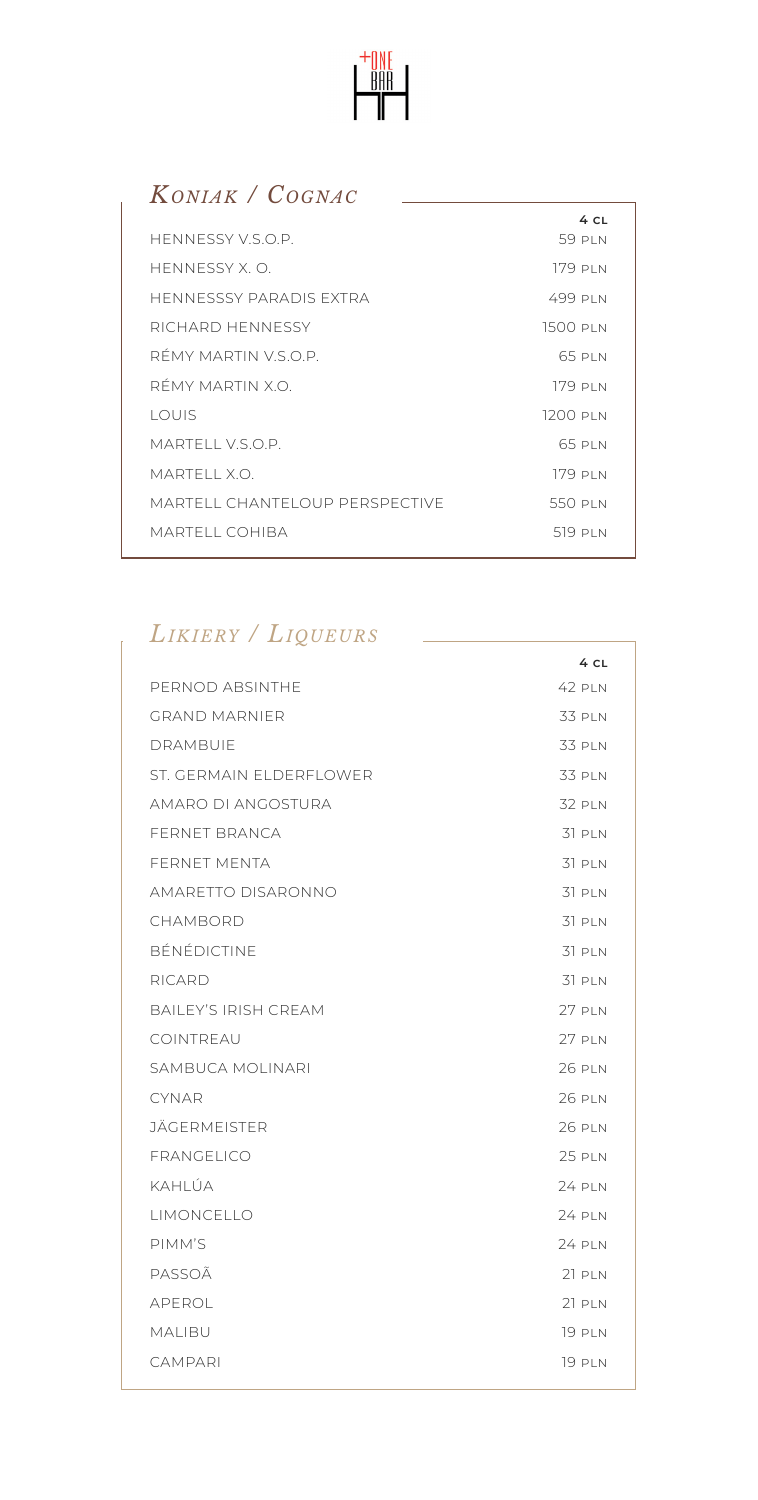

### *Grappa, Pisco, Cachaça*

| $4$ CL |
|--------|
| 53 PLN |
| 30 pin |
| 28 PLN |
|        |

# *Wermuty, Porto / Vermouths, Porto*

|                      | 8 CL     |
|----------------------|----------|
| LILLET BLANC         | 29 PIN   |
| <b>I II LET ROSE</b> | 29 PIN   |
|                      |          |
|                      | 4CL      |
| GRAHAM'S 20 YO       | $41$ PIN |

# *Piwo / Beer*

| <b>PIWO Z BECZKI</b><br><b>DRAUGHT BEERS</b>           |          |               |
|--------------------------------------------------------|----------|---------------|
|                                                        | 30 CL    | 40 CL         |
| KSIĄŻĘCE ZŁOTE PSZENICZNE                              | $21$ PIN |               |
| <b>TYSKIF GRONIF</b>                                   | 20 PLN   | <b>22 PLN</b> |
| <b>PIWO BUTELKOWANE</b><br><b>BOTTELED BEERS</b>       |          |               |
|                                                        |          | 33 CL         |
| PERONI NASTRO AZZURRO                                  |          | 26 PIN        |
| <b>ASAHI</b>                                           |          | 23 PLN        |
| <b>HFINFKFN</b>                                        |          | 22 PIN        |
| PILSNER URQUELL                                        |          | $21$ PIN      |
|                                                        |          | 50 CL         |
| KSIĄŻĘCE IPA                                           |          | 25 PLN        |
| KSIĄŻĘCE CZERWONY LAGER                                |          | 23 PIN        |
| KSIĄŻĘCE CIEMNE ŁAGODNE                                |          | 23 PIN        |
| <b>FRANZISKANER WEISSBIER</b>                          |          | <b>28 PLN</b> |
|                                                        |          | 33 CL         |
| <b>CIDER INN</b>                                       |          | 26 PIN        |
| <b>PIWA BEZALKOHOLOWE</b><br><b>NON-ALKOHOLIC BEER</b> |          |               |
|                                                        |          | 33 CL         |
| PERONI NASTRO AZZURRO                                  |          | 26 PIN        |
| <b>I FCH ERFF I AGER</b>                               |          | 19 PI N       |
|                                                        |          | 50 CL         |
| KSIĄŻĘ ZŁOTE PSZENICZNE 0,0%                           |          | 23 PLN        |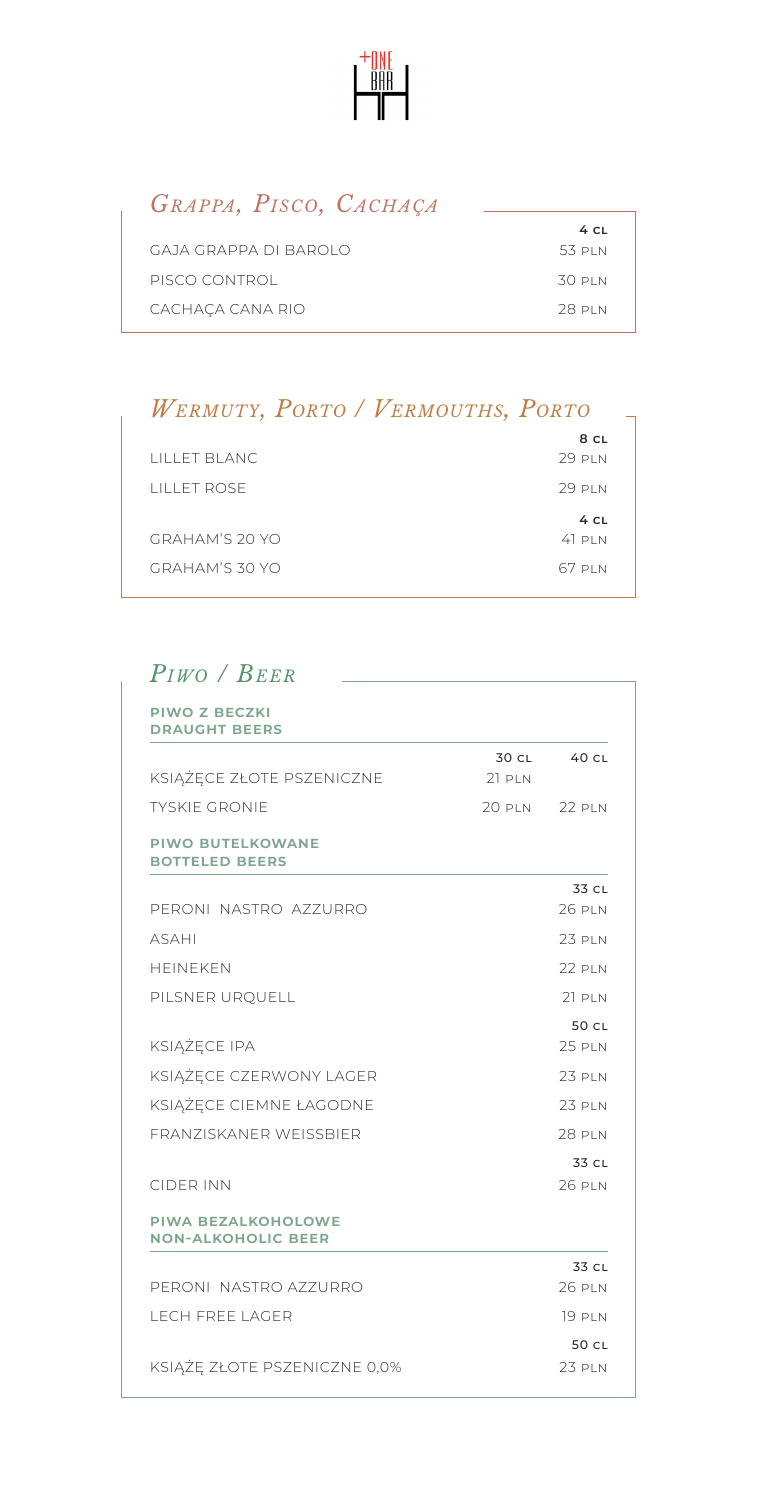

# *Soki / Juice*

| <b>SOK</b><br><b>JUICE</b>                                                                             | 16PIN   |
|--------------------------------------------------------------------------------------------------------|---------|
| POMARAŃCZOWY, JABŁKOWY, CZARNA PORZECZKA,<br>GREJPFRUTOWY, POMIDOROWY, ANANASOWY,<br><b>7URAWINOWY</b> |         |
| ORANGE, APPLE, BLACK CURRANT, GRAPEFRUIT.<br>TOMATO, PINEAPPLE, CRANBERRY                              |         |
| ŚWIEŻO WYCISKANY SOK<br><b>FRESHLY SOUEEZED JUICE</b>                                                  | 21 PI N |
| POMARAŃCZOWY / GREJPFRUTOWY                                                                            |         |
| ORANGE / GRAPEFRUIT JUICE                                                                              |         |

# *Napoje / Soft drinks*

| FFVER TREE PREMIUM MIXERS<br>GINGER ALE, GINGER BEER, ELDERFLOWER TONIC WATER, RASPBERRY & RHUBARB TONIC<br>Water, Indian Tonic Water, Indian Tonic Water Light, Mediterranean Tonic Water | 20 pi n  |
|--------------------------------------------------------------------------------------------------------------------------------------------------------------------------------------------|----------|
| REDBULL                                                                                                                                                                                    | 26 PIN   |
| COCACOLA                                                                                                                                                                                   | 16 PI N  |
| COCACOLA ZERO                                                                                                                                                                              | $16P$ IN |
| FANTA                                                                                                                                                                                      | 16 PI N  |
| SPRITE                                                                                                                                                                                     | 16P1N    |

*Woda / Water*

|                   |                    | $0.3 L$ $0.75 L$ |  |
|-------------------|--------------------|------------------|--|
| <b>CISOWIANKA</b> |                    | 14 PIN 22 PIN    |  |
| SAN PELLEGRINO    | $20$ PIN $-31$ PIN |                  |  |
| <b>FVIAN</b>      | $20$ PIN $31$ PIN  |                  |  |
| PERRIFR           | $20$ PIN $31$ PIN  |                  |  |
|                   |                    |                  |  |